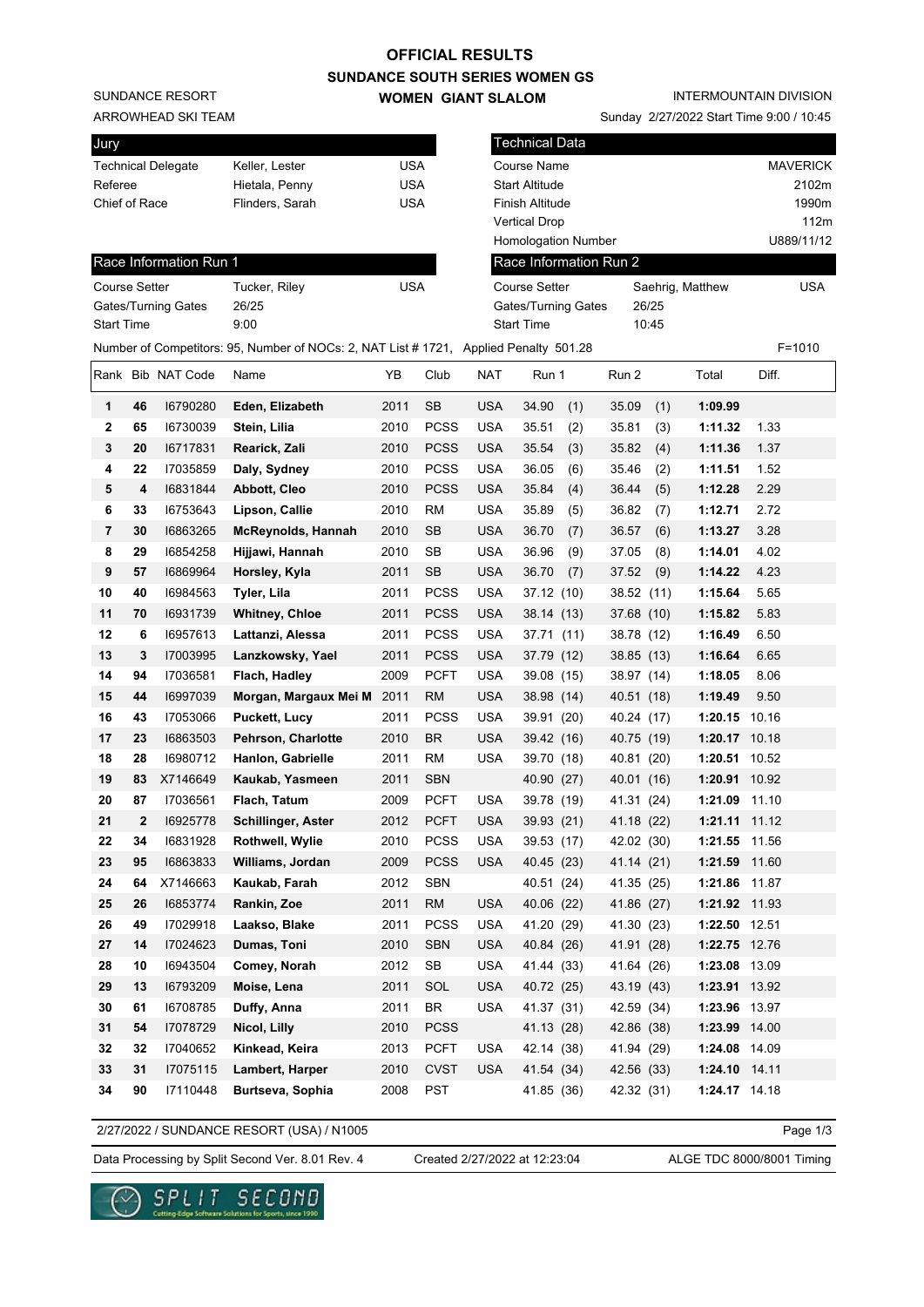# **SUNDANCE SOUTH SERIES WOMEN GS WOMEN GIANT SLALOM OFFICIAL RESULTS**

ARROWHEAD SKI TEAM SUNDANCE RESORT

#### INTERMOUNTAIN DIVISION

Sunday 2/27/2022 Start Time 9:00 / 10:45

|          |                | Rank Bib NAT Code    | Name                             | YB           | Club            | NAT        | Run 1                    | Run 2                    | Total                          | Diff. |
|----------|----------------|----------------------|----------------------------------|--------------|-----------------|------------|--------------------------|--------------------------|--------------------------------|-------|
| 35       | 85             | 16787858             | Smith, Catalina                  | 2009         | <b>PCFT</b>     | <b>USA</b> | 41.54 (34)               | 42.91 (39)               | 1:24.45 14.46                  |       |
| 36       | 37             | 16982420             | Ervin, Sydney                    | 2012         | <b>PCFT</b>     | <b>USA</b> | 42.40 (45)               | 42.45 (32)               | 1:24.85 14.86                  |       |
| 37       | 41             | 16816630             | Parker, Barbara                  | 2010         | <b>PCSS</b>     | <b>USA</b> | 42.35 (42)               | 42.74 (36)               | 1:25.09 15.10                  |       |
| 38       | 25             | 17003742             | Trayner, Aurora                  | 2011         | <b>PCSS</b>     | <b>USA</b> | 42.39 (44)               | 42.72 (35)               | 1:25.11 15.12                  |       |
| 39       | 75             | 16903922             | <b>Baudendistel, Heidi</b>       | 2011         | <b>SB</b>       | <b>USA</b> | 42.31 (41)               | 42.85 (37)               | 1:25.16 15.17                  |       |
| 40       | 15             | E6883024             | Maye, Brooklyn                   | 2011         | <b>PCSS</b>     | <b>USA</b> | 42.13 (37)               | 43.16 (41)               | 1:25.29 15.30                  |       |
| 41       | 79             | 17147107             | <b>Wucetich, Elle</b>            | 2011         | <b>RM</b>       |            | 42.37 (43)               | 43.31 (44)               | 1:25.68                        | 15.69 |
| 42       | 81             | 17026593             | Easley, Emersyn                  | 2011         | <b>SBN</b>      | <b>USA</b> | 42.62 (47)               | 43.08 (40)               | 1:25.70 15.71                  |       |
| 43       | 45             | 16805869             | Russell, Jane                    | 2010         | <b>AST</b>      | <b>USA</b> | 42.23 (40)               | 43.67 (48)               | 1:25.90 15.91                  |       |
| 44       | 35             | 16960406             | Galen, Dylan                     | 2010         | RM              | <b>USA</b> | 42.59 (46)               | 43.41 (45)               | 1:26.00 16.01                  |       |
| 45       | 24             | 16810985             | Vars, Natalia                    | 2011         | <b>SB</b>       | <b>USA</b> | 43.01 (48)               | 43.63 (47)               | 1:26.64 16.65                  |       |
| 46       | 42             | 16864100             | Widmer, Evangeline               | 2012         | SB              | <b>USA</b> | 41.39 (32)               | 45.33 (59)               | 1:26.72 16.73                  |       |
|          | 39             | 16762440             | Larsh, Anjolie                   | 2010         | <b>SB</b>       | <b>USA</b> | 42.18 (39)               | 44.54 (53)               | 1:26.72 16.73                  |       |
| 48       | 78             | 16895100             | <b>Richter, Quinn</b>            | 2010         | <b>PCSS</b>     | <b>USA</b> | 43.69 (54)               | 43.16 (41)               | 1:26.85 16.86                  |       |
| 49       | $\overline{7}$ | 16866092             | Thomas, Lily                     | 2012         | <b>PCFT</b>     | <b>USA</b> | 43.62 (53)               | 43.54 (46)               | 1:27.16 17.17                  |       |
| 50       | 71             | 17077008             | Janssen, Harper                  | 2013         | <b>PCFT</b>     | <b>USA</b> | 43.76 (55)               | 43.95 (50)               | 1:27.71 17.72                  |       |
| 51       | 67             | 17132781             | Litovsky, Redi                   | 2012         | <b>PST</b>      |            | 44.02 (56)               | 43.78 (49)               | 1:27.80 17.81                  |       |
| 52       | 51             | 17047422             | Jenson, Harper                   | 2011         | RM              | USA        | 43.24 (52)               | 44.61 (54)               | 1:27.85 17.86                  |       |
| 53       | 16             | 17024596             | Baker, Picabo                    | 2010         | <b>SBN</b>      | <b>USA</b> | 43.12 (49)               | 44.92 (55)               | 1:28.04 18.05                  |       |
| 54       | 88             | 17050584             | McKenzie, Maida                  | 2009         | <b>PCSS</b>     | <b>USA</b> | 43.22 (51)               | 45.02 (56)               | 1:28.24 18.25                  |       |
| 55       | 55             | 17141347             | Fallis, Ruby                     | 2010         | <b>SBN</b>      |            | 44.73 (62)               | 44.25 (52)               | 1:28.98 18.99                  |       |
| 56       | 89             | 16890173             | Watson, Lola                     | 2009         | AST             | <b>USA</b> | 44.40 (58)               | 45.45 (60)               | 1:29.85 19.86                  |       |
| 57       | 53             | 16948078             | Greener, Camryn                  | 2012         | <b>SB</b>       | <b>USA</b> | 45.18 (63)               | 45.02 (56)               | 1:30.20 20.21                  |       |
| 58       | 48             | 16709974             | Larsen, Callie                   | 2011         | SB              | <b>USA</b> | 44.12 (57)               | 46.31 (62)               | 1:30.43 20.44                  |       |
| 59       | 84             | 16949630             | <b>Bischoff, Olivia</b>          | 2011         | <b>BR</b>       | <b>USA</b> | 45.54 (64)               | 45.14 (58)               | 1:30.68 20.69                  |       |
| 60       | 18             | 16804995             | Jarvie, Kate                     | 2011         | SB              | <b>USA</b> | 43.20 (50)               | 48.00 (72)               | 1:31.20 21.21                  |       |
|          | 8              | 16948081             | Sell, Charlotte                  | 2011         | <b>PCFT</b>     | <b>USA</b> | 44.54 (61)               | 46.66 (64)               | 1:31.20 21.21                  |       |
| 62<br>63 | 27             | 17022705<br>17148706 | Chamorro, Alba<br>Hall, Viktoria | 2013         | SB<br><b>RM</b> | <b>USA</b> | 45.94 (68)               | 45.47 (61)<br>46.93 (65) | 1:31.41 21.42                  |       |
| 64       | 12<br>38       | 16958483             | August, Addison                  | 2013<br>2010 | RM              | <b>USA</b> | 45.59 (65)<br>44.41 (59) | 48.29 (74)               | 1:32.52 22.53<br>1:32.70 22.71 |       |
| 65       | 19             | 16949410             | Prudden, Cecilia                 | 2011         | <b>SB</b>       | <b>USA</b> | 44.50 (60)               | 48.30 (75)               | 1:32.80 22.81                  |       |
| 66       | 66             | 17024954             | White, Olivia                    | 2013         | ${\sf SB}$      | <b>USA</b> | 46.22 (70)               | 46.64 (63)               | 1:32.86 22.87                  |       |
| 67       | 91             | 17008024             | Barney, Tanna                    | 2008         | <b>SB</b>       | <b>USA</b> | 45.88 (67)               | 47.01 (66)               | 1:32.89 22.90                  |       |
| 68       | 17             | 17091841             | <b>Cummens, Simone</b>           | 2013         | <b>SBN</b>      |            | 45.73 (66)               | 47.43 (68)               | 1:33.16 23.17                  |       |
| 69       | 72             | 17136679             | <b>Stansbury, Audrey</b>         | 2012         | <b>PCSS</b>     |            | 46.07 (69)               | 47.47 (69)               | 1:33.54 23.55                  |       |
| 70       | 59             | 17138403             | Cover, Chloe                     | 2011         | SBN             |            | 47.22 (75)               | 47.27 (67)               | 1:34.49 24.50                  |       |
| 71       | 5              | 16856205             | Firszt, Rowan                    | 2012         | SB              | <b>USA</b> | 47.32 (77)               | 47.48 (70)               | 1:34.80 24.81                  |       |
| 72       | 50             | 16978457             | Ennen, Abigail                   | 2012         | <b>PCFT</b>     | <b>USA</b> | 47.26 (76)               | 47.87 (71)               | 1:35.13 25.14                  |       |
| 73       | 63             | 16867673             | Balog, Jane                      | 2010         | <b>SB</b>       | <b>USA</b> | 47.01 (74)               | 48.75 (77)               | 1:35.76 25.77                  |       |
| 74       | 9              | 17077251             | Cooper, Bailey                   | 2013         | <b>IND</b>      |            | 47.55 (78)               | 48.23 (73)               | 1:35.78 25.79                  |       |
| 75       | 76             | 17090588             | Chen, Evelyn                     | 2010         | <b>RM</b>       |            | 46.34 (71)               | 49.83 (81)               | 1:36.17 26.18                  |       |
| 76       | 36             | 16863418             | Duffy, Claire                    | 2013         | <b>BR</b>       | <b>USA</b> | 46.61 (73)               | 49.74 (80)               | 1:36.35 26.36                  |       |
| 77       | 21             | 16979735             | Washburn, Elsa                   | 2012         | <b>PCFT</b>     | <b>USA</b> | 46.42 (72)               | 50.05 (82)               | 1:36.47 26.48                  |       |
| 78       | 92             | 16949460             | Theodore, Liberty                | 2009         | SB              | <b>USA</b> | 47.72 (79)               | 49.18 (78)               | 1:36.90 26.91                  |       |
| 79       | 77             | 17134401             | Stewart, Willa                   | 2011         | <b>BR</b>       |            | 49.10 (83)               | 49.53 (79)               | 1:38.63 28.64                  |       |

2/27/2022 / SUNDANCE RESORT (USA) / N1005

Page 2/3

Data Processing by Split Second Ver. 8.01 Rev. 4 Created 2/27/2022 at 12:23:04 ALGE TDC 8000/8001 Timing

Created 2/27/2022 at 12:23:04